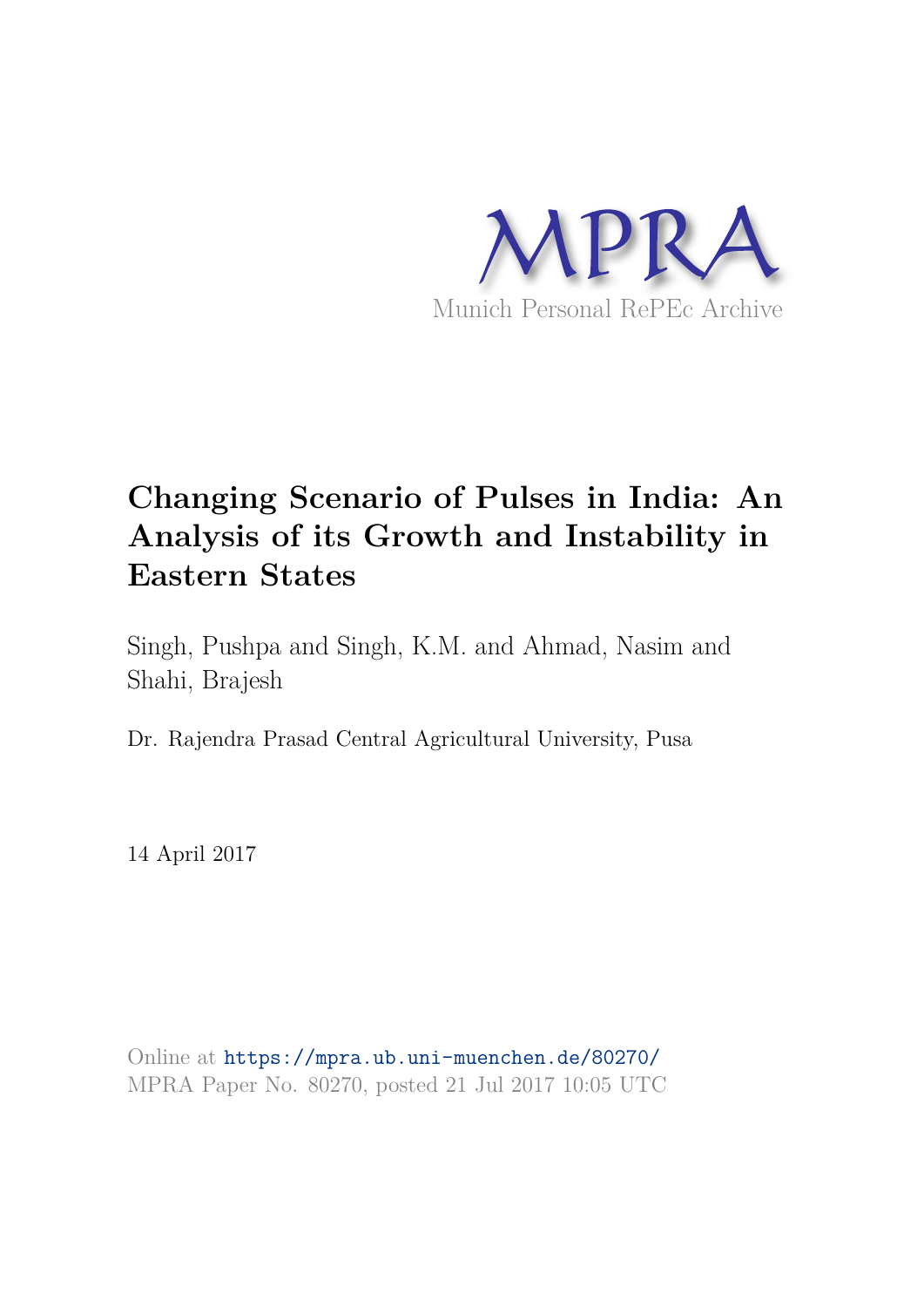#### **Changing Scenario of Pulses in India: An Analysis of its Growth and Instability in**

#### **Eastern States**

Pushpa Singh<sup>1</sup>, K.M.Singh<sup>2</sup>, Nasim Ahmad<sup>3</sup> and Brajesh Shahi<sup>4</sup>

#### **Abstract**

Despite of deceleration in area and marginal rise in production due to higher productivity growth rate but gross decline in area and production is perceived to be a major threat towards future food and nutritional security of the country as well as the Eastern states. Framing strategies to overcome the present gloomy situation may be considered as a greatest ever challenge faced by policy makers as well as agricultural scientists. The strategies for stepping up domestic production must include development and adoption of modern technology including high yielding varieties, better monetary incentives to farmers to make pulses cultivation more remunerative than competitive crops, assured market which will motivate farmers to allocate more land for pulses cultivation. The minimum support price should be greater coordination with farm harvest price and market price. The Inputs constraints particularly quality seeds, fertilizers and lifesaving irrigation growth are not enough as compared to rice and wheat crops.

Liberalized and subsidized import of pulses of India helps to meet demand-supply gaps, which have occurred because of stagnation in the area under cultivation, very slow growth in yield, poor increase in production and speedy increase in population. Ban on export and reexport of pulses make the closure of Indian pulses processing units. Problems of pulses economy can be solved with the increase the sources of production. Effective and continuous efforts are needed to increase the area under cultivation with better technological and logistic support.

**Key Words:** Pulses, Eastern India, Production of Pulses, Growth

-

<sup>1</sup> Scientist, KVK, Birauli, Dr Rajendra Prasad Central Agricultural University, Pusa

 $^{\rm 2}$  Director, Extension Education, , Dr Rajendra Prasad Central Agricultural University, Pusa

<sup>&</sup>lt;sup>33</sup> Technical Officer, Department of Agricultural Economics, , Dr Rajendra Prasad Central Agricultural University, Pusa

 $^4$  Senior Scientist, Soil Science, , Dr Rajendra Prasad Central Agricultural University, Pusa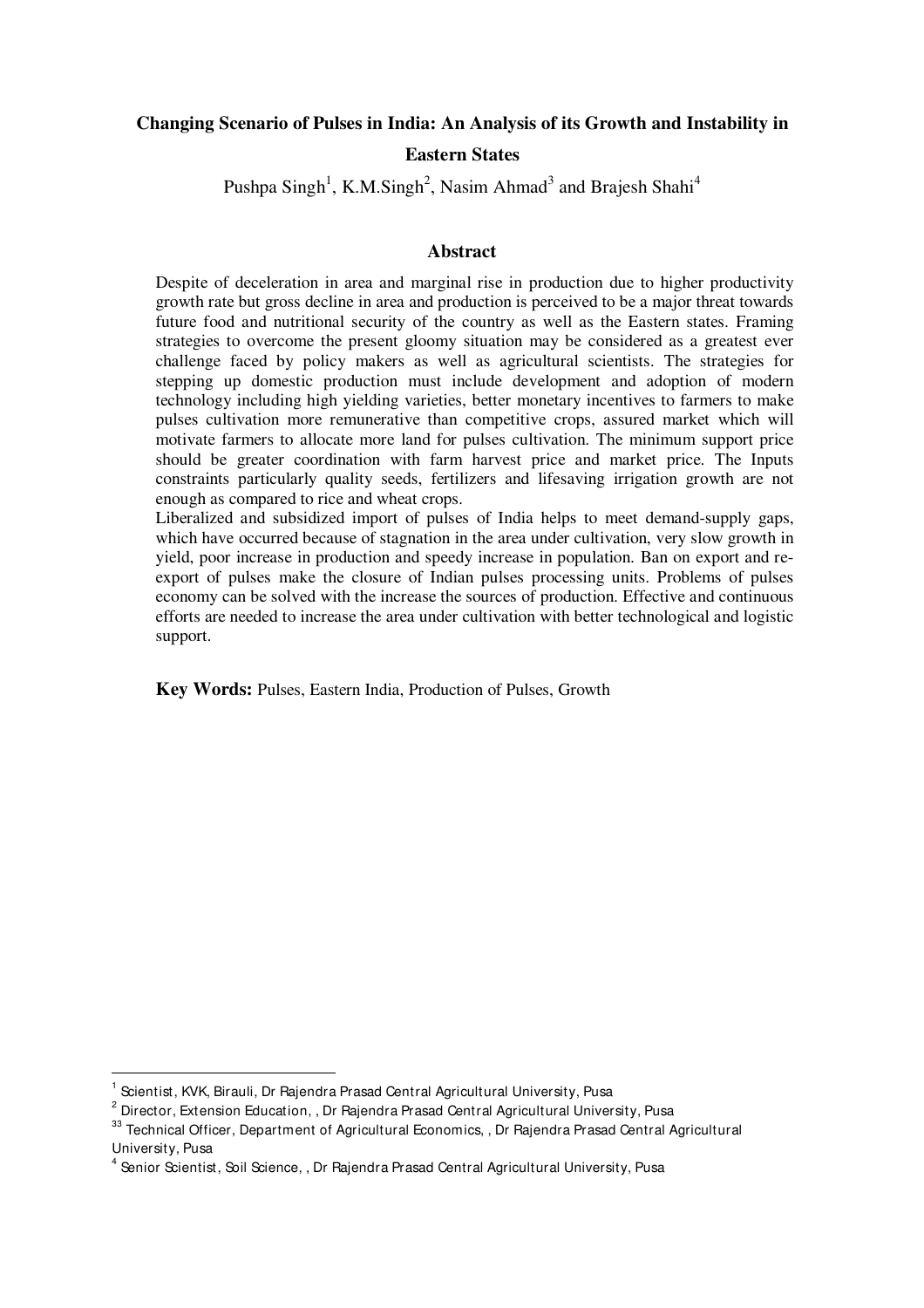# **Changing Scenario of Pulses in India: An Analysis of its Growth and Instability in Eastern States**

# **Introduction**

Till the 'fifties, the Eastern Region was reputedly the most prosperous region in the country, maintaining a lead over the other regions with highest food grain yield of 644 kg/ha as against 608, 554 and 390 kg/ha in northern, southern and western regions, respectively. However with the advent of the Green Revolution, which ushered in the 'western' model based on large scale adoption of HYV seeds, chemical fertilizers and supplemental irrigation along with plant protection measures it lost its leading position. Although successful in North Western India, it has not been widely replicated in the Eastern region due to a variety of constraints rooted to socio-economic features, fragmented and smaller land holdings as well as institutional, organizational, technological and developmental inadequacies. The Eastern Region comprising of Eastern UP (85,844 sq km), Bihar including Jharkhand(1,73,877 sq km), West Bengal (88,752 sq km), Assam (78,438 sq km), Orissa (1,55,707 sq km), and Chhattisgarh(1,44,422 sq km) occupying about 28% of the country's geographical area with food grain production of 58 million tons (34.6% of the total) and inhabited by about 35% of the country's population. It has 1.24 times higher population density than the national average Agricultural is below its potential in this region resulting in large proportion of the population remaining below the poverty line and malnutrition prone. Per capita availability of cultivated land in the Eastern Region is lowest in the country and most of the farm holdings are marginal to small, and highly fragmented, hampering the adoption of high-tech agriculture. But the region is rich in rain, surface and ground water resources with average annual rainfall ranging from 1100 to 2000 mm. However, there is occurrence of long drought spells or, heavy monsoon rains resulting in flooding, making crop cultivation during the kharif season uncertain. Ground water potential is also high (30 million ha-m) with less than 20 percent is being utilized.

Cultivation of pulses is an integral part of cropping system of Eastern India as whole with an area of 3239.3 thousand ha area under total pulses and production of 1861.2 thousand tones with an average yield of 524 Kg/ha even after excluding eastern UP and Chhattisgarh, and was equivalent to the national average in 1970-71. However, during the last four decades there has been a drastic with reduction in pulses area with only 2284.5 thousand ha area and in production of 1865.8 thousand tones only in 2013-14 which has marginally increased. The shift in area from pulse crops to other crops has been quite significant and these area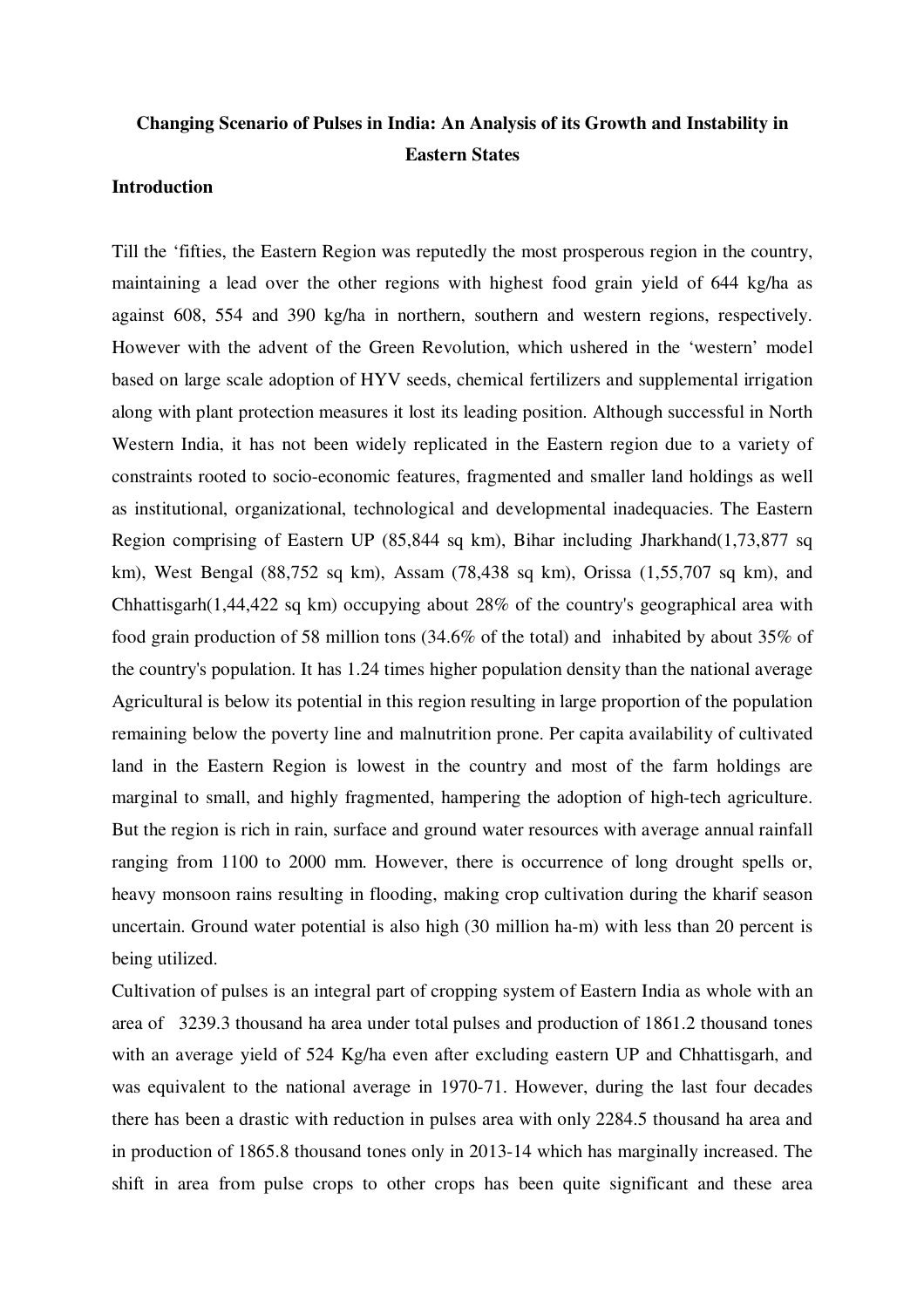substituted by other cereal crops mainly rice and wheat. This decline in pulses area has been largely attributed to relatively higher profitability of rice and wheat as comparison to legumes (Malik 1994). The net per capita per day availability of pulses have declined from 61 gms to 32 gms during 1951 to 2010 in India, and in states like Bihar, it is estimated to be only 18gms/capita/day. Unlike anywhere else in the world, pulses are staple food for majority of Indians. India due to its ever increasing population is the largest consumer of pulses, yet every year nearly a quarter of our demand has to be met through imports. Only 16% of the area for cultivation of pulses has access to irrigation. In comparison, nearly 93% of area under wheat cultivation and 59% of the area under rice cultivation has irrigation facility. This shows up in the lower productivity of pulses 6-7 quintals per hectare. There is an increased gap in demand- supply and the shortfall in pulses has been attributed to number of factor, major ones being the increasing population, rising income of the people, geographical shift, abrupt climate change, complex disease–pest syndrome, socio- economic policies and input constrains (Ali and Gupta, 2012), besides other economic factor like lack of assured market, ineffective government procurement, lack of minimum support price making pulses cultivation less remunerative as compared to other crops.

## **Objective**

The objective of this study is to analyze the growth and instability in area, production and productivity of pulse crops in eastern India and suggest ways and means to increase their area and productivity for sustaining not only the soil health but also reduce reliance on imports for meeting the domestic demand.

## **Material and Methods**

To analyze the trends in growth of area, production and productivity of pulse crops in Eastern India, secondary data regarding area, production and productivity of total pulses in four and half decades from 1970-71 to 2014-15 that is 1970-71 to 1984-85, 1985-86 to 1999-2000, 2000-01 to 2014-15 and the compound annual growth rate and instability were analyzed. Compound growth rate were calculated using the following equation

$$
y = abt
$$
  
or  $log y = log a + t log b$   
CGR ( $\%$ ) = [(antilog(b)-1)] x 100  
Where,  
*t* is the time in years. (Independent variable)  
*y* is area, production or productivity (Dependent variables)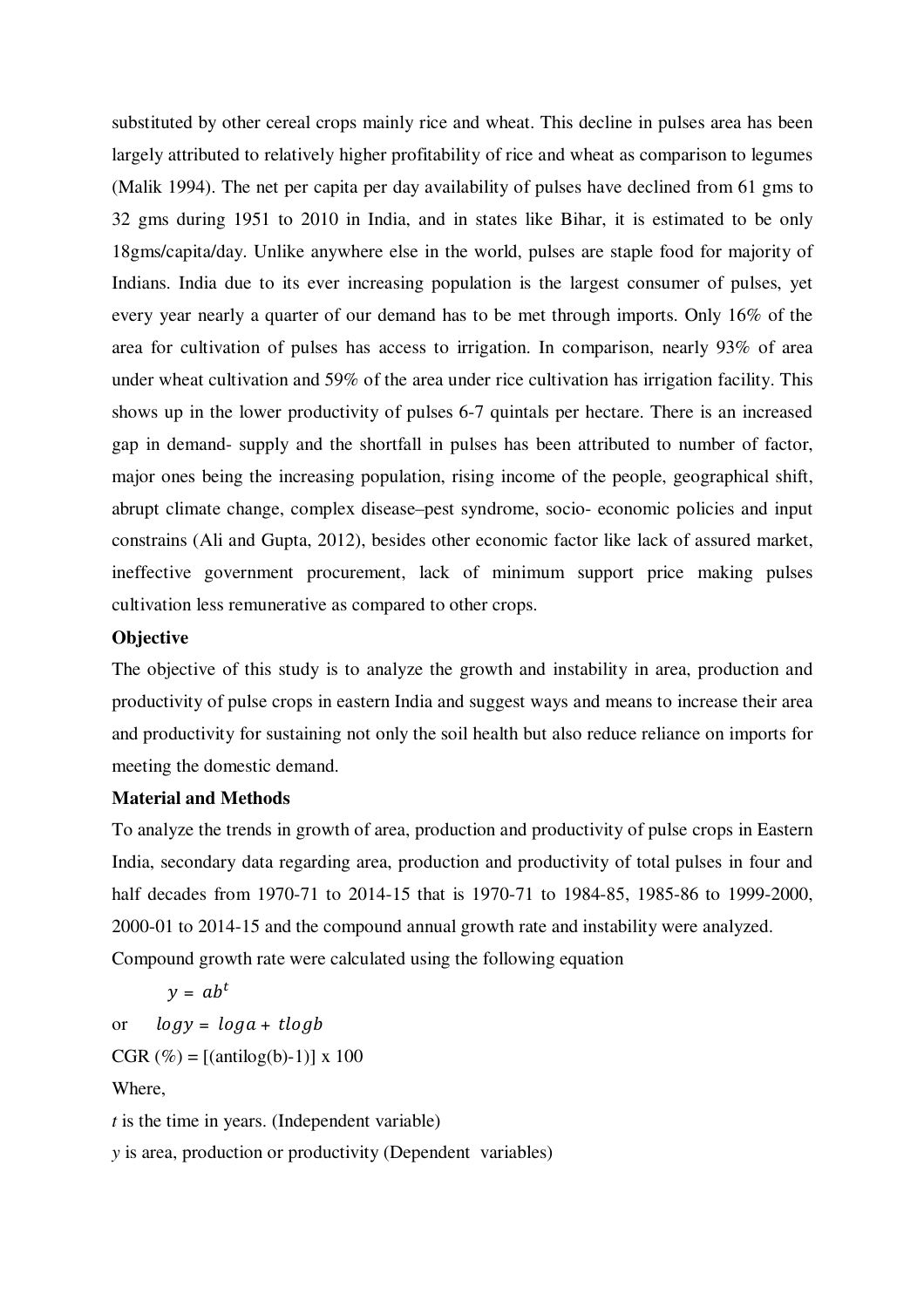The parameters *'a'* and *'b'* are calculated by applying method of Ordinary Least Square (OLS)

The study has taken into account the eastern Indian states namely, Bihar, Jharkhand, West Bengal, Odisha, Assam for computing the growth rates in area, production and productivity, however, and Chhattisgarh only for period after year 2000, but Eastern Uttar Pradesh have not been included due to lack of data for these states.

## **Results and Discussion**

#### *Analysis of CGR of area, production and yield of total pulses in Eastern India and India*

The perusal of shows that overall there has been a similar trend in the status of area and production of pulses in both eastern India and country as whole. Between periods of 1970-71 to 1984-85 CGR was 0.36 in area 0.75 production and 0.39 in productivity for eastern India as compared to 0.13, 0.29 and 0.16 CGR of area, production and yield respectively of the country as a whole. The picture started to change from the period of 1985-86 to 1999 to 2000 when a very visible CGR is seen in area under pulse cultivation resulting in corresponding negative CGR in production and yield of pulses both at national and eastern region basis. The situation has improved marginally during the period of 2000-01 to 2014-15. But in the period of 1970-71 to 2014-15 there was negative growth in 0.52 in area of total pulses and 0.16 in production in Eastern India as compared to CGR of 0.03 and 0.45 in area and production of total pulses respectively at national level (Fig. 1).



Fig 1. CGR of Eastern India and India during period of last 45 years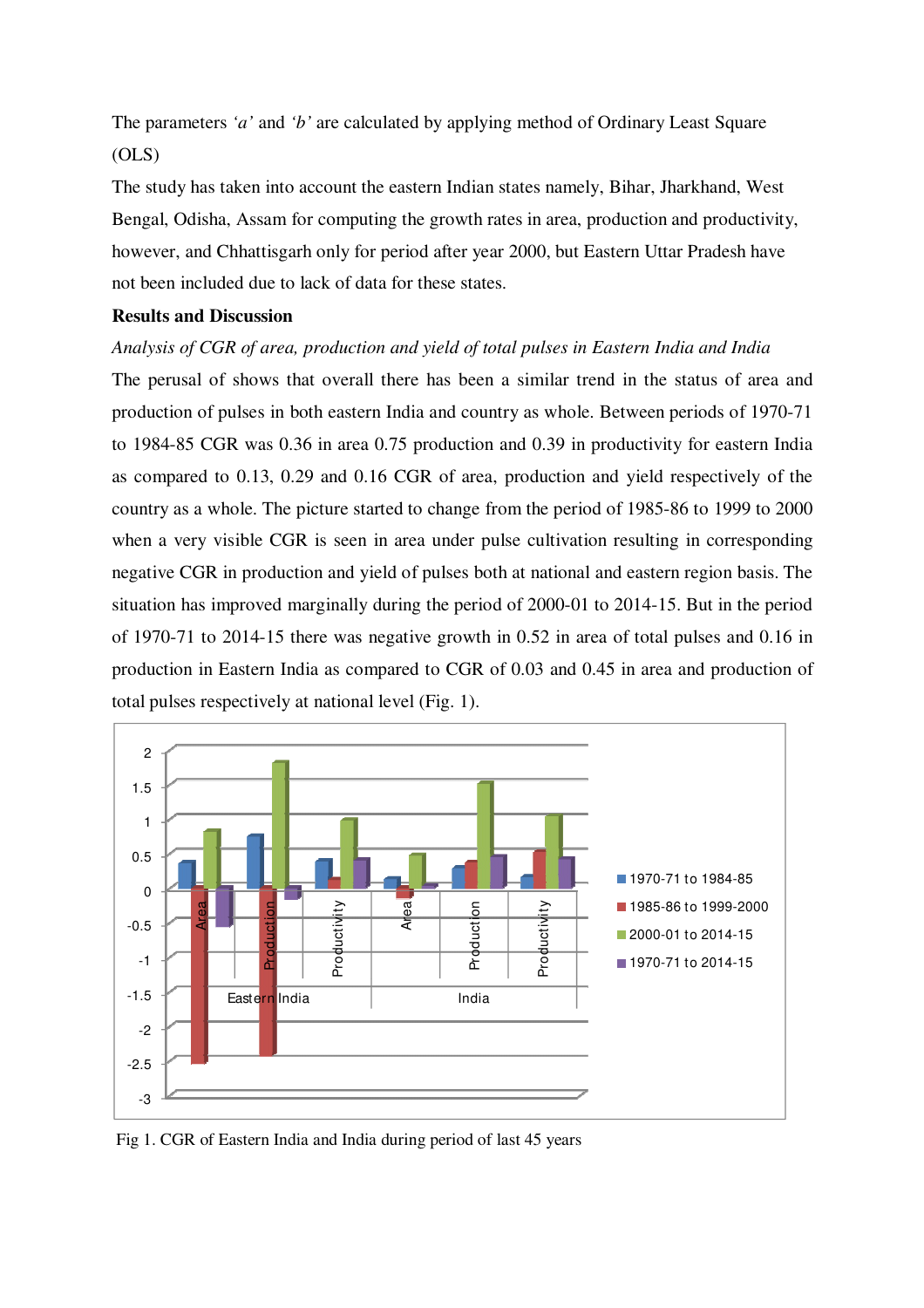#### *State wise analysis of CAGR of area, production and yield of total pulses:*

As per analysis there were the highest down fall in growth rate of total pulses area (-1.28) in W. Bengal and Bihar followed by Orissa (-0.69) which were major traditional pulse growing states. But this decrease is seen in all the eastern states under study. Decreased producThe Shift of traditional pulse growing area resulted in decreased production and slowly pulse cultivation became poor crop mostly grown in rain fed condition and resulting in high yield fluctuation every year. Owing to high instability in productivity there has been an incessant decline in area of pulses area, production and productivity during last four and half decades in all the eastern states (Table-1).

**Table 1: Growth scenario of pulses area, production and productivity of sates of Eastern India during last 45 years** 

| <b>EASTERN</b>      |         | 1970-71 to 1984-85 |         | 1985-86 to 1999-2000 |         |         | 2000-01 to 2014-15 |         |      | 1970-71 to 2014-15 |         |         |
|---------------------|---------|--------------------|---------|----------------------|---------|---------|--------------------|---------|------|--------------------|---------|---------|
| <b>STATES</b>       | А       | P                  |         | А                    |         | Y       | A                  |         |      | Α                  |         |         |
| <b>Assam</b>        | .38     | 1.45               | 0.07    | $-0.48$              | 0.44    | 0.92    | 0.43               | 0.43    | 0.43 | 0.19               | 0.66    | 0.48    |
| <b>Bihar</b>        | $-0.78$ | 1.09               | .88     | $-1.29$              | $-1.06$ | 0.23    | $-1.10$            | $-0.18$ | 0.93 | $-0.91$            | $-0.18$ | 0.74    |
| Odisha              | 2.66    | 3.08               | 0.41    | $-4.03$              | $-5.50$ | $-1.53$ | 0.92               | 2.27    | 1.34 | $-0.69$            | $-0.83$ | $-0.13$ |
| W. Bengal           | $-1.74$ | $-1.63$            | 0.11    | $-1.84$              | $-1.39$ | 0.46    | $-0.41$            | 0.31    | 0.72 | $-1.28$            | $-0.74$ | 0.55    |
| <b>Jharkhand</b>    | $-1.83$ | $-3.49$            | $-1.69$ | $-1.07$              | 0.54    | .63     | 5.63               | 6.86    | 1.19 | 0.24               | 0.66    | 0.42    |
| <b>Chhattisgarh</b> |         |                    |         |                      |         |         | 1.70               | 3.18    | 1.46 |                    |         |         |

*State wise area production and yield of total pulses during TE,1980, 1990, 2000, 2010***:** The major pulse growing states i.e., Bihar, W. Bengal and Odisha occupied 1291.2, 501, 1714.7 thousand ha respectively under pulses in TE 1980 which declined to nearly 569.4 & 420.5 thousand ha of Bihar and Jharkhand and 193.3 and 825.4 thousand ha in W.Bengal and Odisha respectively in TE 2010 (Table 2).

*State wise productivity:* 

In case of state wise productivity was seen lot of variation with minimum ranged 420kg /ha in Assam and the highest was recorded in Bihar 576 kg /ha followed by W. Bengal 511 kg /ha, and Odisha 463 kg /ha however the national average recorded 447 kg /ha during TE 1980 (Table 2).This high yield trend is visible in TE 2010 also with the nearly all states showing greater yield than national average of 672.6 Kg/ha as compared to 900kg/ha in Bihar, 869kg/ha in Jharkhand, 858.6kg/h of W. Bengal. All this shows greater potential of this region to become the pulse bowl of country.

## *Scope for cultivation of Pulse crops in rice fallows of Eastern India:*

It is most unlikely that any additional area will be available for pulses cultivation in future, due to more returns with cereals under irrigation and also due to shrinking land base for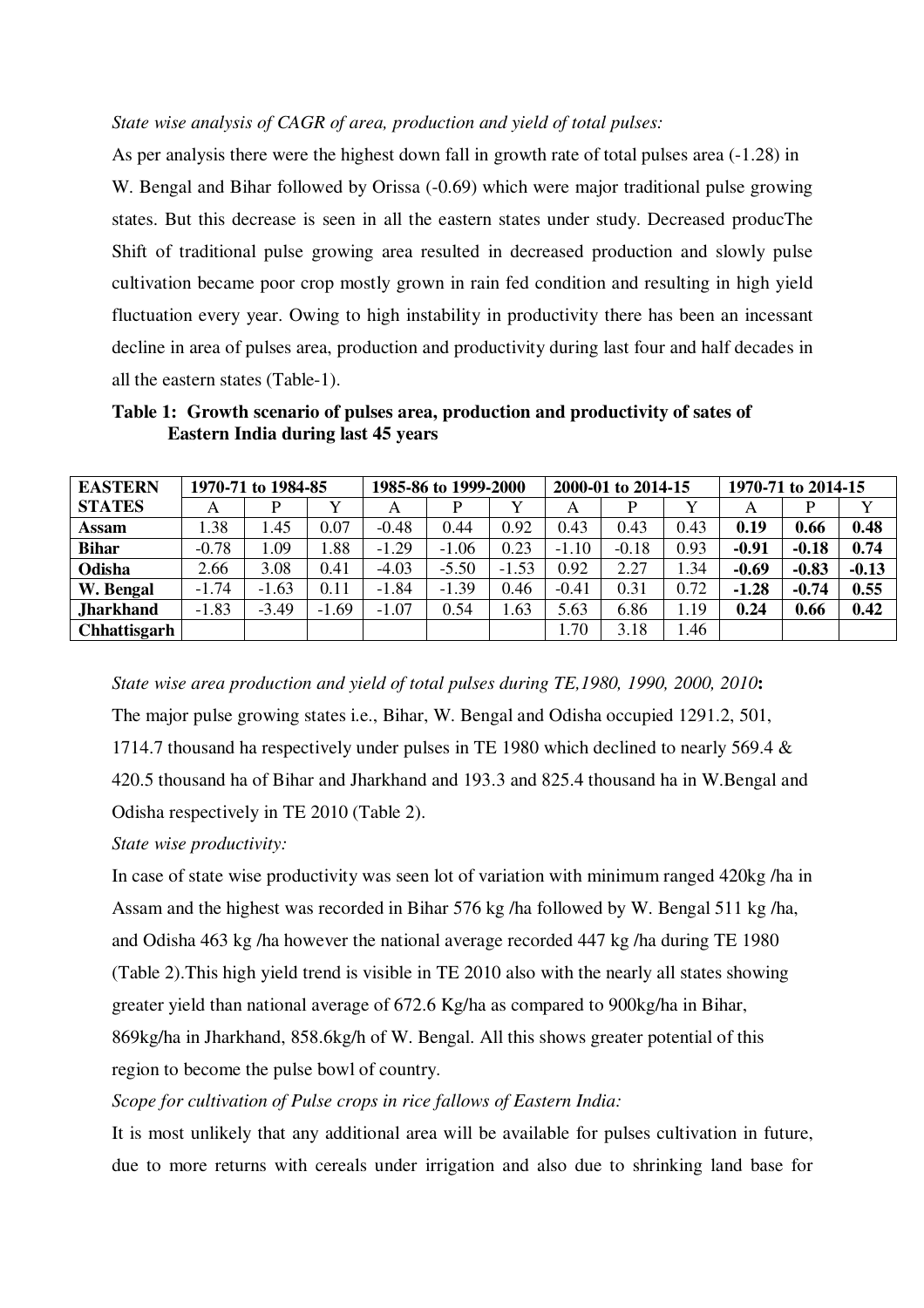agriculture. However, of the 44.6 million ha of rice grown in India, about 11.7 million hectares remains fallow during the *rabi* (post-rainy season) after harvest of *kharif* (rainy season) rice. Nearly 82% of the rainfed rice fallow lands (RRFL) are located in the states of Assam, Bihar, Chhattisgarh, Jharkhand, Madhya Pradesh, Orissa, and West Bengal. The residual moisture left in the soil at the time of rice harvest is sufficient to raise short-duration pulses and oilseed crops and rice fallows can be converted into productive lands. Introduction of pulses such as lentil, mungbean, urdbean, Lathyrus, field peas in rice fallows can augment the domestic availability pulses, which are in short supply and will also help in restoration the soil health. The small seeded varieties of pulses may find prominence under Utera cultivation (relay cropping) in the states of Assam, Bihar, Chhattisgarh, Jharkhand and West Bengal. In low land areas with excessive soil moisture, lentil is more suitable and assured than chickpea. Rice -lentil system can be popularized in the lowlands areas of Bihar, Jharkhand, Eastern UP and West Bengal. Rice fallows can also be a profitably used for Groundnut cultivation in *Char* area of Bihar, Eastern UP, Mahananda *char* of Odisha, Brahmaputra valley of Assam.

Rainfed Rice Fallow Lands (RRFL) represent diverse soil types and climatic conditions as indicated by the GIS analysis; thus a variety of pulses such as soybean, cowpea, mungbean black gram, chickpea, lentil, khesari, horse gram, faba bean, and pea etc can be grown in these regions. Since pulses have wide adaptive mechanisms such as very deep rooting system in pigeon pea and chickpea, high degree of dehydration tolerance, phenotypic plasticity, wide ranging sensitivity towards photo thermo periods and higher moisture retention capacity. The *Utera* cultivation of pulses can be made more effective by using short duration and high yielding varieties of rice, as rice will be vacating the field in September-October. In lowland areas with excessive moisture, lentil is more suitable and assured than chickpea. Consequently, the rice-lentil system can be made more popular in the lowlands of eastern Uttar Pradesh, Bihar, Jharkhand and West Bengal.

### **Conclusion**

Despite of deceleration in area and positive but marginal rise in production due to higher productivity growth rate but gross decline in area and production is perceived to be a major threat towards future food and nutritional security of the country as well as the Eastern states. Framing strategies to overcome the present gloomy situation may be considered as a greatest ever challenge faced by policy makers as well as agricultural scientists. If experts are to be believed, the situation would be critical in the long run if the problems related to pulses production are not properly addressed. Import may resolved the present crises temporarily but higher dependence on import will put heavy pressure on state exchequer in one hand and crop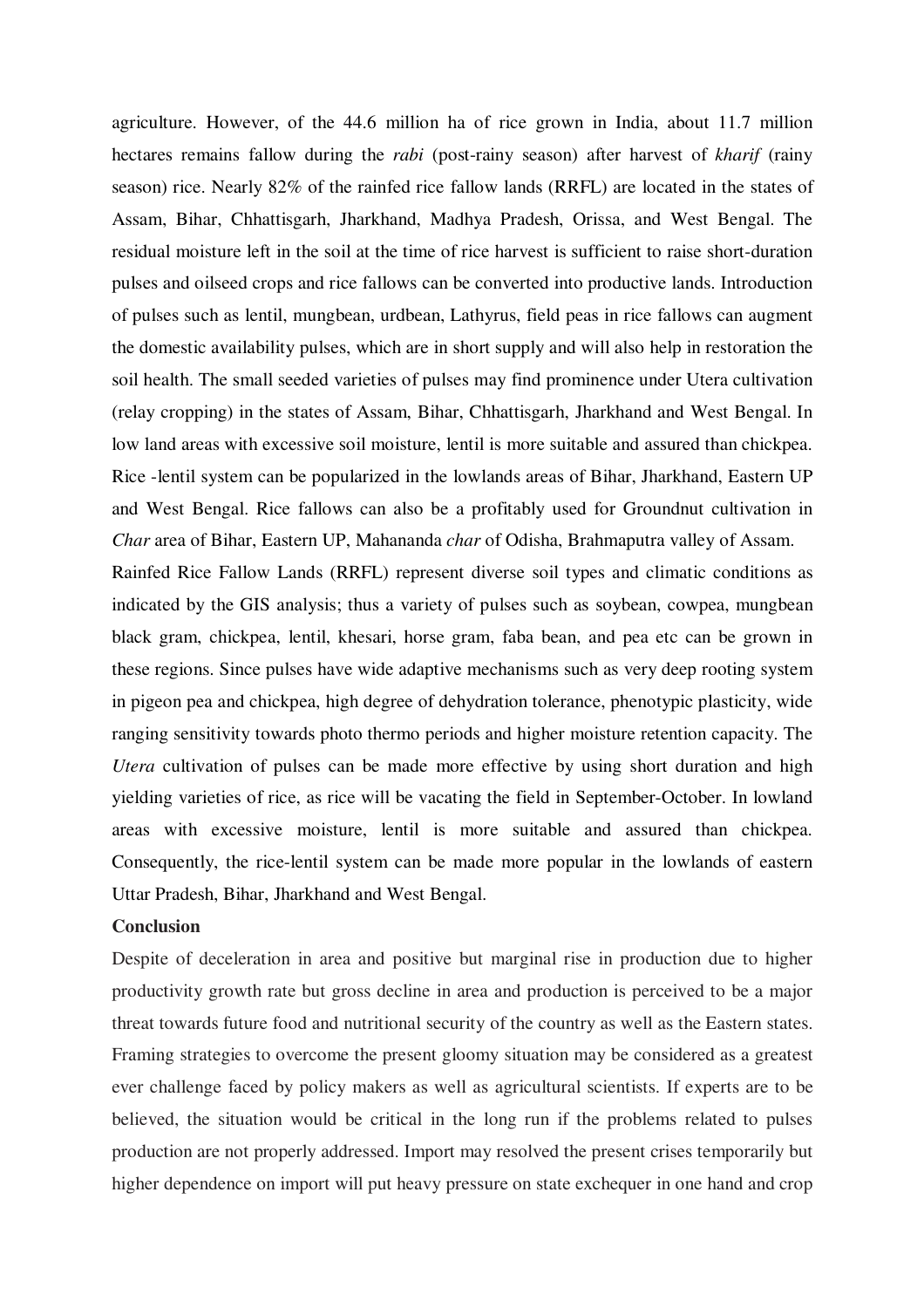diversification in favour of corn and oilseeds in major exporting countries might aggravate the crisis in the future on the other. The present situation necessitates long term planning to augment production. The strategies for stepping up domestic production must include development and adoption of modern technology including high yielding varieties, better monetary incentives to farmers to make pulses cultivation more remunerative than competitive crops, assured market which will motivate farmers to allocate more land for pulses cultivation. The minimum support price should be greater coordination with farm harvest price and market price. The Inputs constraints particularly quality seeds, fertilizers and lifesaving irrigation growth are not enough as compared to rice and wheat crops. Liberalized and subsidized import of pulses of India helps to meet demand-supply gaps, which have occurred because of stagnation in the area under cultivation, very slow growth in yield, poor increase in production and speedy increase in population. Ban on export and reexport of pulses make the closure of Indian pulses processing units. Problems of pulses economy can be solved with the increase the sources of production. Effective and continuous efforts are needed to increase the area under cultivation with better technological and logistic support.

#### **References**

- Joshi, P.K. 1998. Performance of Grain Legumes in the Indo-Gangetic Plain. In: J.V.D.K. Kumar Rao, C. Johansen (ed.) Residual Effects of Legumes in Rice and Wheat Cropping Systems of the Indo-Gangetic Plain. International Crop Research Institutes for Semi-Arid Tropics (ICRISTAT). Oxford and IBH Publishing Co. Pvt. Ltd, New Delhi, 1998. ISBN 81-204-1297-4. pp 3-12
- Kumar, Amalendu and Singh KM.2016.An Evaluation of Factors Affecting Pulses Production and Consumption in Bihar.Journal of AgriSearch. 3(4):226-230. http://dx.doi.org/10.21921/jas.v3i4.6707
- Malik, R.P.S. 1994. Public policy and sustainable agricultural development a natural resource accounting approach. *Indian Journal of Agricultural Economics.* 49(4):569- 578.
- Singh, A.K, Manibhushan, Bhatt, B.P Singh, K.M., and Upadhaya, A. 2013. An Analysis of Oilseeds and Pulses Scenario in Eastern India during 2050-51. *Journal of Agricultural Science* 5(1): 241-249.
- Singh, Pushpa; Shahi, Brajesh and Singh, K.M. 2016. Enhancing Pulses Production in India for Improved Livelihood and Nutritional Security: An Analysis of Constraints and Strategies*.* DOI: http://dx.doi.org/10.13140/RG.2.2.30789.24805
- Singh, Pushpa, Shahi, B. and Singh, K.M.2016. Pulses Production in Bihar: An Overview of Constraints and Opportunities. *Journal of AgriSearch*. 3(3):176-184.DOI: http://dx.doi.org/10.21921/jas.v3i3.11381
- Singh, Pushpa, Shahi, B. and Singh, K.M.2016.Trends of Pulses Production, Consumption and Import in India: Current Scenario and Strategies. DOI: http://dx.doi.org/10.13140/RG.2.1.2872.1520